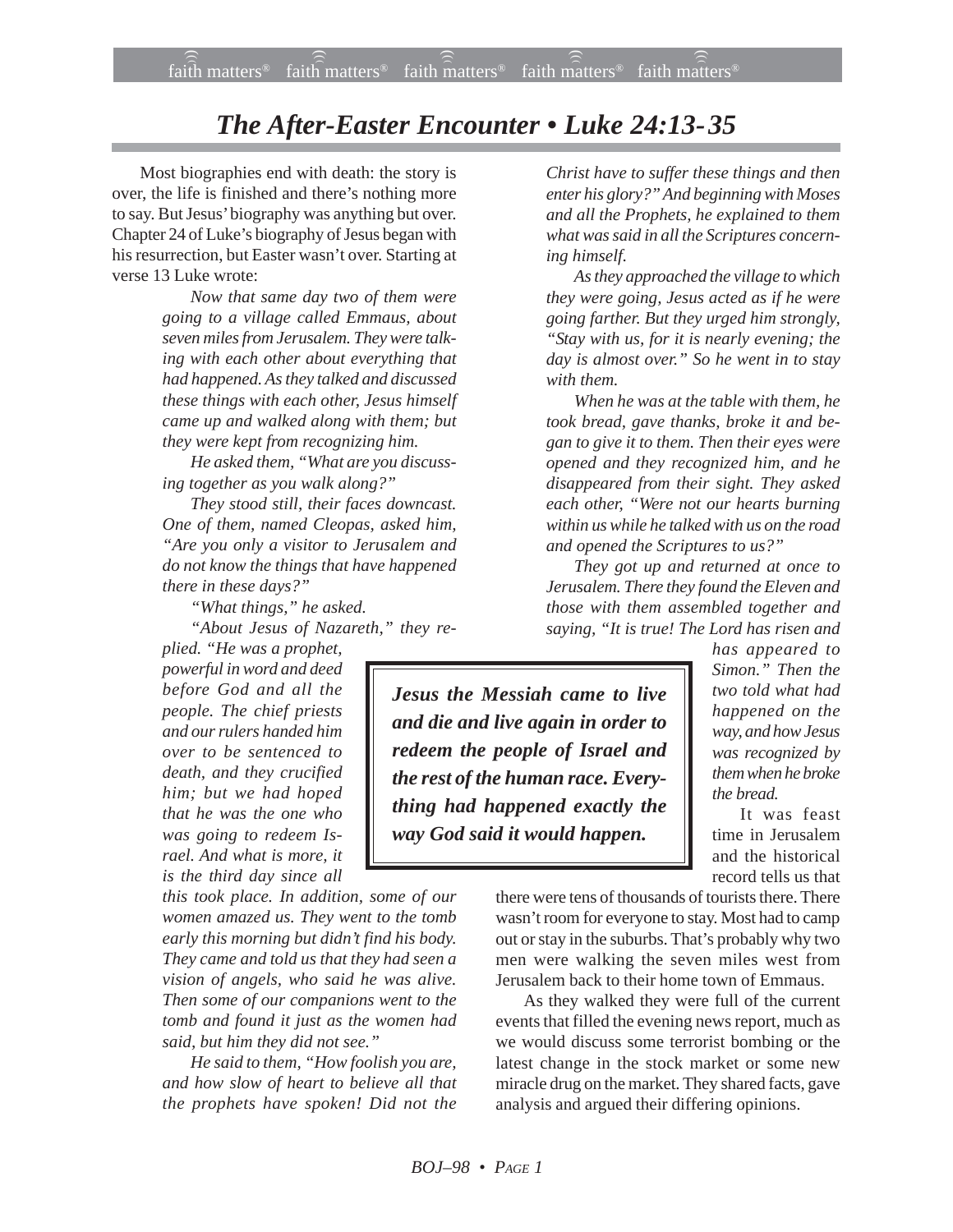## $f$ ait $\widehat{\widehat{\widehat{\mathfrak{n}}}}$  matters®  $\widehat{\widehat{\mathfrak{n}}}$  matters®  $\widehat{\widehat{\mathfrak{n}}}$  atth matters®  $\widehat{\widehat{\mathfrak{n}}}$  atters®  $\widehat{\widehat{\mathfrak{n}}}$

As they walked along another man caught up with them. He was Jesus, although they did not recognize him. Jesus asked what they were talking about. They couldn't believe he didn't already know. One of the original two, Cleopas, asked, *"Are you only a visitor to Jerusalem and do not know the things that have happened in these days?"*

It was impossible for them to imagine that anyone could be walking out of Jerusalem and not know about the crucifixion of Jesus of Nazareth. By that time the whole city was buzzing with stories and rumors about his body being missing. This guy had to be from out of town.

The truth was that Jesus did know. He knew far more than anyone else did, but he didn't let on. Instead he asked them, "What things have happened in these days?" This was and is absolutely consistent with Jesus' style. He has always started where the other person is at. Story after story in Jesus' biography reports him asking first about the other person, beginning with their questions or starting with their needs. He was a marvelous listener.

When Jesus asked they blurted out the whole story about what had happened:

1. There was a prophet from God named Jesus of Nazareth.

2. He was a powerful speaker and a miracle worker.

3. The religious leaders had him crucified.

4. Lots of people (including these two) had high hopes that Jesus would be the Messiah to redeem the nation of Israel from political oppression.

5. All this was three days ago (and you would think it would be over).

6. Some women went to visit his tomb, discovered the body gone and reported seeing angels. Since a lot of men didn't believe women in those days, they added that some men also went to the tomb and verified the women's report.

That was the news and it needed some interpretation, for although we like to say that news should be absolutely objective, the reality is that when something happens it is difficult to not give it some spin or understanding. So Jesus explained:

> *"How foolish you are, and how slow of heart to believe all the prophets have spoken! Did not the Christ have to suffer these things and then enter his glory?" And be-*

## *ginning with Moses and all the Prophets, he explained to them what was said in all the Scriptures concerning himself.*

This was neither a tragedy nor a mistake. Jesus was no less the Messiah because he was crucified and died. To the contrary, this was the plan of God and the teaching of the Bible. Jesus quoted the Bible from Moses at the beginning of the Old Testament to the prophets at the end of the Old Testament. Story after story, teaching after teaching, quote after quote all predicted exactly what happened. Jesus the Messiah came to live and die and live again in order to redeem the people of Israel and the rest of the human race. Everything had happened exactly the way God said it would happen. It was amazing the way he fit all the pieces into this beautiful picture that explained the news of the day.

"As they approached the village to which they were going, Jesus acted as if he were going farther. But they urged him strongly, 'Stay with us, for it is nearly evening; the day is almost over.' So he went in to stay with them."

This, too, was typically Jesus. He was so gracious and courteous; he did not impose himself upon them. He wouldn't come to their table or into their home unless he was invited to do so. That's how he is. Even today Jesus does not force himself upon us. If we don't want to take him home, we don't have to. The invitation is up to us just as the invitation was up to them.

They were fascinated by this man whom they did not recognize. They loved the way he told them about the Bible. They enjoyed his presence. They wanted him to stay, so they invited him for dinner and to be their guest overnight.

But why didn't they recognize him? They said they were his followers. The truth is that sometimes we just don't recognize people when we should.

One Sunday after the morning service at Wooddale Church I stood by the door at the end of the center aisle. A woman walked up to me and asked me how to find the person who had been talking up front that morning because she wanted to talk to him. I honestly didn't know what to say. How could someone sit fifty feet away, look and listen for half an hour and then ask ME where to find me? When I explained to her that I was the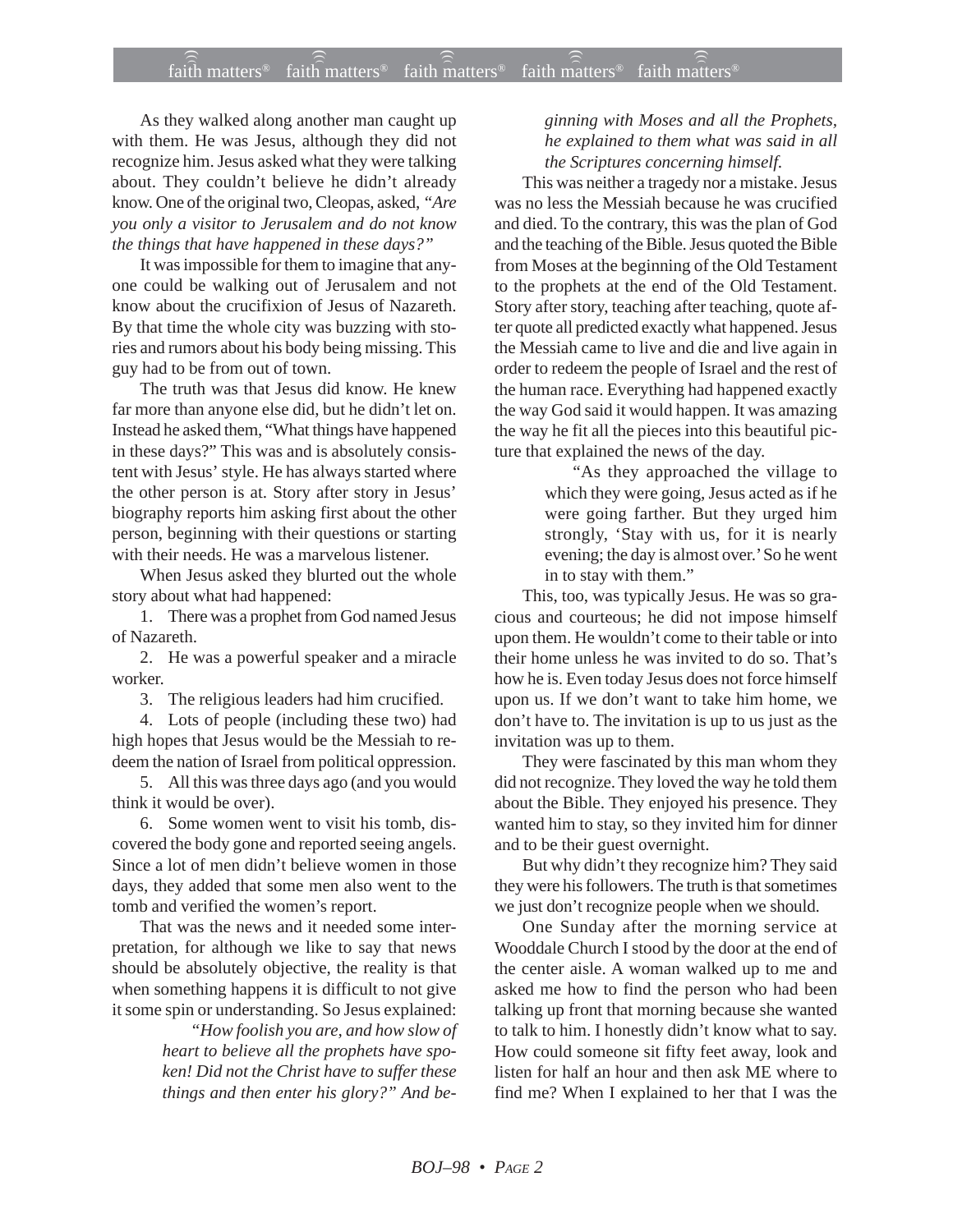## $f$ ait $\widehat{\widehat{\widehat{\mathfrak{n}}}}$  matters®  $\widehat{\widehat{\mathfrak{n}}}$  matters®  $\widehat{\widehat{\mathfrak{n}}}$  atth matters®  $\widehat{\widehat{\mathfrak{n}}}$  atters®  $\widehat{\widehat{\mathfrak{n}}}$

guy who had been talking up front she said, "Oh, well you look different standing here." She said it in a way that made it seem as if I had done something wrong, like it was my fault that I was unrecognizable.

But let me tell you about a more serious case.Some years ago a news story told about parents who received a telephone call from the police that their college-aged daughter had been killed in an automobile crash.They were asked to go to the morgue to identify her body. They went, saw the body and identified it as their daughter.It was the worst experience of their lives.

Several days later they received a phone call

from their daughter. They thought it was a cruel prank, but it wasn't. She was alive! It turned out that another coed of similar size and hair color had borrowed their daughter's car for the weekend while their daughter had gone home with her roommate. It wasn't until their daughter returned to cam-

pus that she heard what had happened and called home.

How could you possibly misidentify your own daughter? Well, if you were absolutely convinced she was dead maybe any of us could make a similar mistake.

That's what those two men on the road to Emmaus did. They were convinced that Jesus was dead. When you are already convinced you see or don't see—what best fits your convictions. And it's the same way with people today. Some people are convinced that Jesus is not the Messiah, that he is not the Son of God, that he didn't rise from the dead, that he can't transform a person's life. Even when Jesus comes up close and talks out loud they still don't recognize and still don't believe.

When Jesus went into the house they did recognize him. *"When he was at the table with them he took bread, gave thanks, broke it and began to give it to them. Then their eyes were opened and they recognized him."*

It was an ordinary meal.They came in from the highway and they were enamored with this stranger. Increasingly they honored him as special. He had spiritual and biblical insights that touched their hearts, so even though he was the guest they let him lead the meal as if he were the host.The staple food was bread.He picked up the bread and blessed it, broke it and handed it to each one. It was simply a shared meal with a new friend, but suddenly everything changed.In an instant they recognized him to be Jesus of Nazareth. He was alive!

But why did they recognize Jesus now and not before? Perhaps it was the way he prayed. He talked to God and asked for God's blessing in a way that was unique. Perhaps it was the way he broke bread. Maybe they had been there when he fed 5000 with just a few loaves. Perhaps they saw the nail scars

> on his hands for the first time. Perhaps it was none of these. Perhaps it was all of these and more.

> What took place is called by social scientists a "psychological conversion." Have you ever stared at a brick wall and seen nothing but blocks in lines and stacks with mortar in between? And then you see a pattern that

looks like a house or a person or a geometric shape. You never noticed it before, but now looking at that wall you can't NOT see that geometric design. Or on a lovely summer day you're outside with friends and as you look up at the billowy clouds your friend asks what you see in the shape of the cloud. You say that you see nothing but a billowy white cloud, but your friend sees Barney the dinosaur. You look and look but there's no Barney up there. Then suddenly Barney appears. You see the same cloud in a different way. It's a psychological conversion.

But there was more going on here. It wasn't just that they saw Jesus differently. It was that God had opened their eyes and now they recognized him. The Spirit of God did something in their hearts and heads that changed the way they saw everything. Did they do it? Did they make a choice? Yes. Did God do it? Yes. That's the way conversion works. God touches our lives and we change our minds and conversion takes place. We see and hear Jesus as more than a character walking with us in a conversation about history. We see him as our personal Savior and Lord of life. In an instant, conver-

*Even today Jesus does not force himself upon us. If we don't want to take him home, we don't have to. The invitation is up to us.*